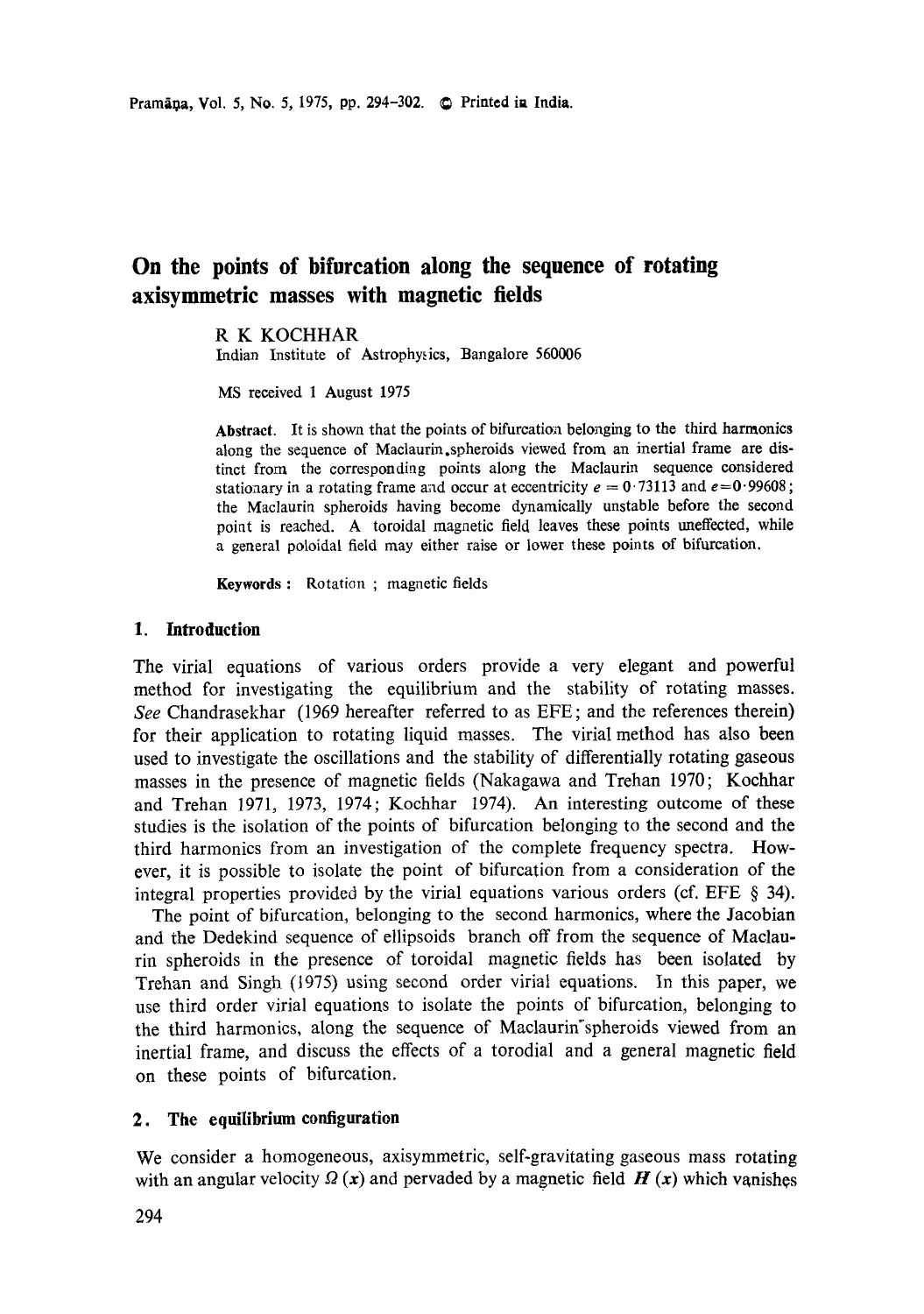at the surface. Both  $\Omega(x)$  and  $H(x)$  are assumed to be symmetric about the z-axis, which is taken to be the axis of rotation. We can express the velocity and the magnetic field vectors as

$$
u = \omega \Omega \mathbf{1}_{\phi} \tag{1}
$$

and

$$
H = -\omega \frac{\partial P}{\partial Z} 1_{\omega} + \omega T 1_{\phi} + \frac{1}{\omega} \frac{\partial}{\partial \omega} (\omega^2 P) 1_{\mathbf{s}}.
$$
 (2)

Here  $\omega$ ,  $\phi$ , z define a system of cylindrical polar coordinates;  $1_{\omega}$ ,  $1_{\phi}$ ,  $1_{\phi}$  are the unit vectors along the three principal directions and the defining scalars  $Q$ , P and T are azimuth independent.

The third order virial equations governing the equilibrium configuration are

$$
2T_{ij;k} + 2T_{ik;j} - 2M_{ij;k} - 2M_{ik;j} + W_{ij;k} + W_{ik;j} + \delta_{ij}(H_k + M_{ij;k}) + \delta_{ik}(H_j + M_{dis;j}) = 0,
$$
\n(3)

where

$$
T_{ij;\;k} = \frac{1}{2} \int \rho u_i u_j x_k \; dx,\tag{4}
$$

$$
M_{ij;\;k} = \frac{1}{8\pi} \int H_i H_j x_k \; dx,\tag{5}
$$

$$
\Pi_k = \int p x_k dx, \tag{6}
$$

$$
W_{ij;k} = -\frac{1}{2} \int \rho v_{ij} x_k dx. \tag{7}
$$

In equation (7),  $v_{ij}(x)$  is the tensor potential at x due to a mass distribution  $\rho(x')$  at x':

$$
v_{ij}(x) = G \int \frac{\rho(x') (x_i - x_i') (x_j - x_j') dx'}{1x - x'1^3}.
$$
 (8)

The equilibrium conditions governing the system are obtained from the steady state virial equations of the second and the fourth orders; the former yield (Kochhar and Trehan 1973)

$$
T_{11} - M_{11} + M_{33} = FI_{11} \tag{9}
$$

where

$$
F = A_1 - A_3 (1 - e^2) = e^2 B_{13} \tag{10}
$$

and the remaining symbols have their usual meaning. In equation (10),  $A_{ij}$ ... and  $B_{ij}$ ... are the index symbols defined in EFE (§ 21), and e is the eccentricity given by

$$
a_3^2 = a_1^2 (1 - e^2), \tag{11}
$$

 $a_1 = a_2 > a_3$  being the three semi axes.

The steady state fourth-order virial equations have been written in Kochhar (1974, eq. [3]). Since the velocity field has been assumed to be toroidal and axisymmetric, we have

$$
T_{33; 4} = T_{34; 34} = 0; \quad T_{11; 11} = -T_{12; 12} = \frac{1}{3} T_{11; 22}. \tag{12}
$$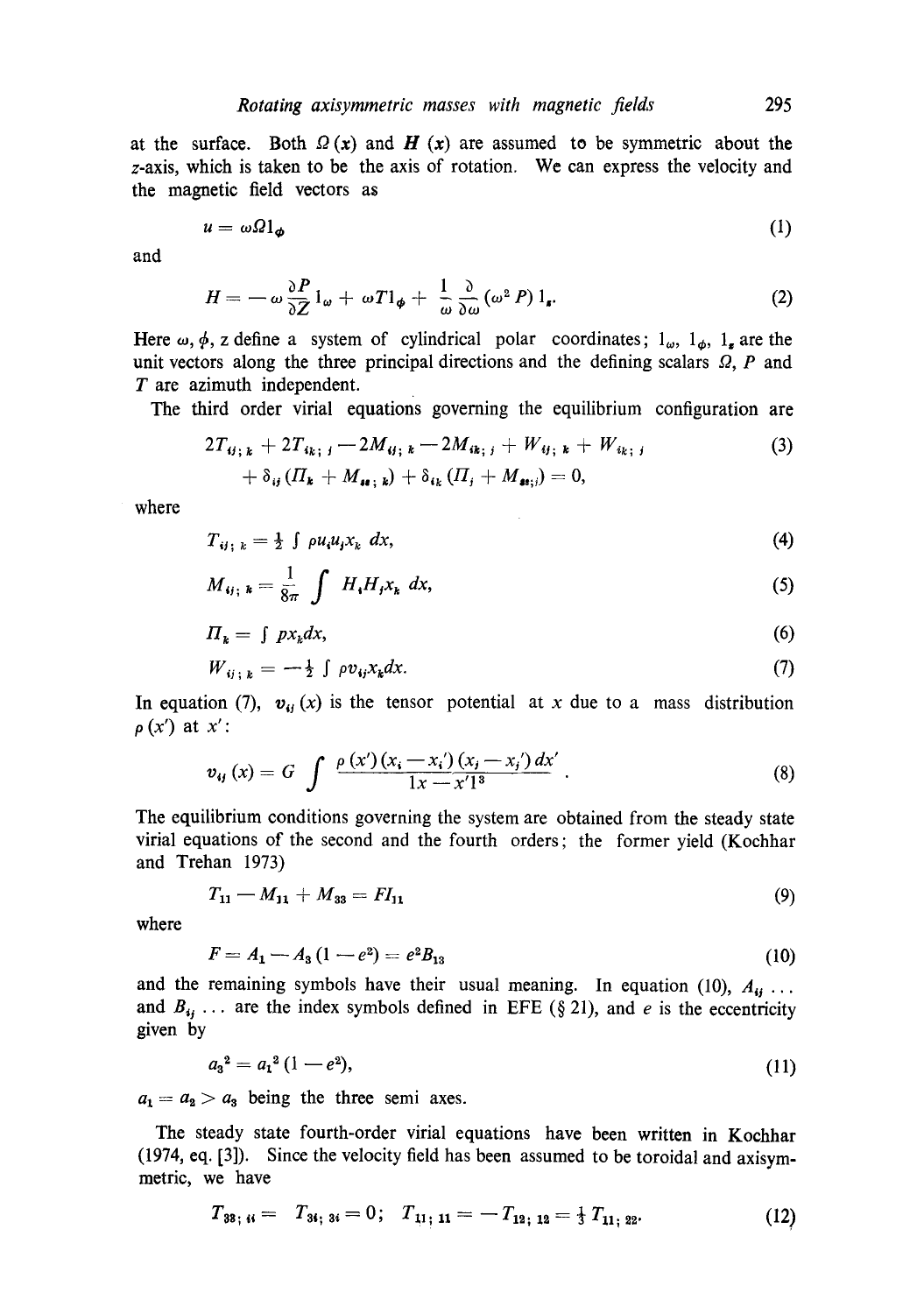It should be noted that if the field is purely toroidal or if the poloidal scaler  $P$  is a function of  $\omega$  alone, *i.e.*, the poloidal field has a non-vanishing component only along the Z-direction, the tensor  $M_{t_1, k_1}$  obeys relations similar to the second one in equation (12).

With the help of the above relations and proceeding as in Kochhar (1974) we obtain the following equilibrium relations

$$
T_{11;\;11} - M_{11;\;11} = FI_{1122} - M_{33;\;11} - 2M_{13;\;13} \tag{14}
$$

and

$$
T_{11; 33} - M_{11; 33} = FI_{1133} - M_{33; 33} + 2M_{13; 13}.
$$
 (15)

When rotation is uniform and the magnetic fields are absent, equations (14) and (15) reduce to equation (9). In this case thus one need not consider the fourth order virial equations. When the magnetic field is purely toroidal, we recover equilibrium relations of Kochhar (1974).

#### 3. The points of bifurcation belonging to the third harmonics

Suppose that the system is now slightly perturbed from its equilibrium state and the resulting motions are characterized by a Lagrangian displacement  $\xi(x, t)$ . The existence of a point of bifurcation implies the existence of a non-trivial timeindependent  $\xi$  which will deform the equilibrium configuration in such a manner that the sysem is carried over to another equilibrium configuration. In other words, at a point of bifurcation, not only should the equilibrium conditions be satisfied (identically or trivially) but the first variation of the integral properties due to the Lagrangian displacement  $\xi$  should also vanish non-trivially (EFE § 34). It is easy to see that the integral relations provided by the equation (3) are satisfied identically by virtue of the triplanar symmetry of the configuration. Thus a necessary and sufficient condition for the occurrence and the isolation of the points of bifurcation belonging to the third harmonics is that the first variation in equation (3) must vanish non-trivially:

$$
2\delta T_{ij;k} + 2\delta T_{ik;j} - 2\delta M_{ij;k} - 2\delta M_{ik;j} + \delta W_{ij;k} + \delta W_{ik;j} + \delta_{ij} (\delta H_k + \delta M_{ii;k}) + \delta_{ik} (\delta H_j + \delta M_{ii;j}) = 0;
$$
\n(16)

here  $\delta A$  denotes the first variation in the quantity A brought about by the Lagrangian displacement  $\xi(x)$ .

We shall now consider two cases. First, When the rotation is uniform and the magnetic fields are absent, *i.e.,* the case of uniformly rotating Maclaurin spheroids viewed from an inertial frame. As we shall see, virial equations provide an exact solution in this ease. In § 5, we consider the general case when differential rotation and a magnetic field, having both toroidal and poloidal components, are present.

# **4. The sequence of Maclaurin spheroids viewed from an inertial frame**

We now consider the case of uniform rotation and no magnetic field. We **set**   $^{\circ}M_{ij;~k} = 0$  in equation (16). Suspending the summation convention and letting  $i \neq j \neq k$  denote distinct indices, we can group the eighteen relations con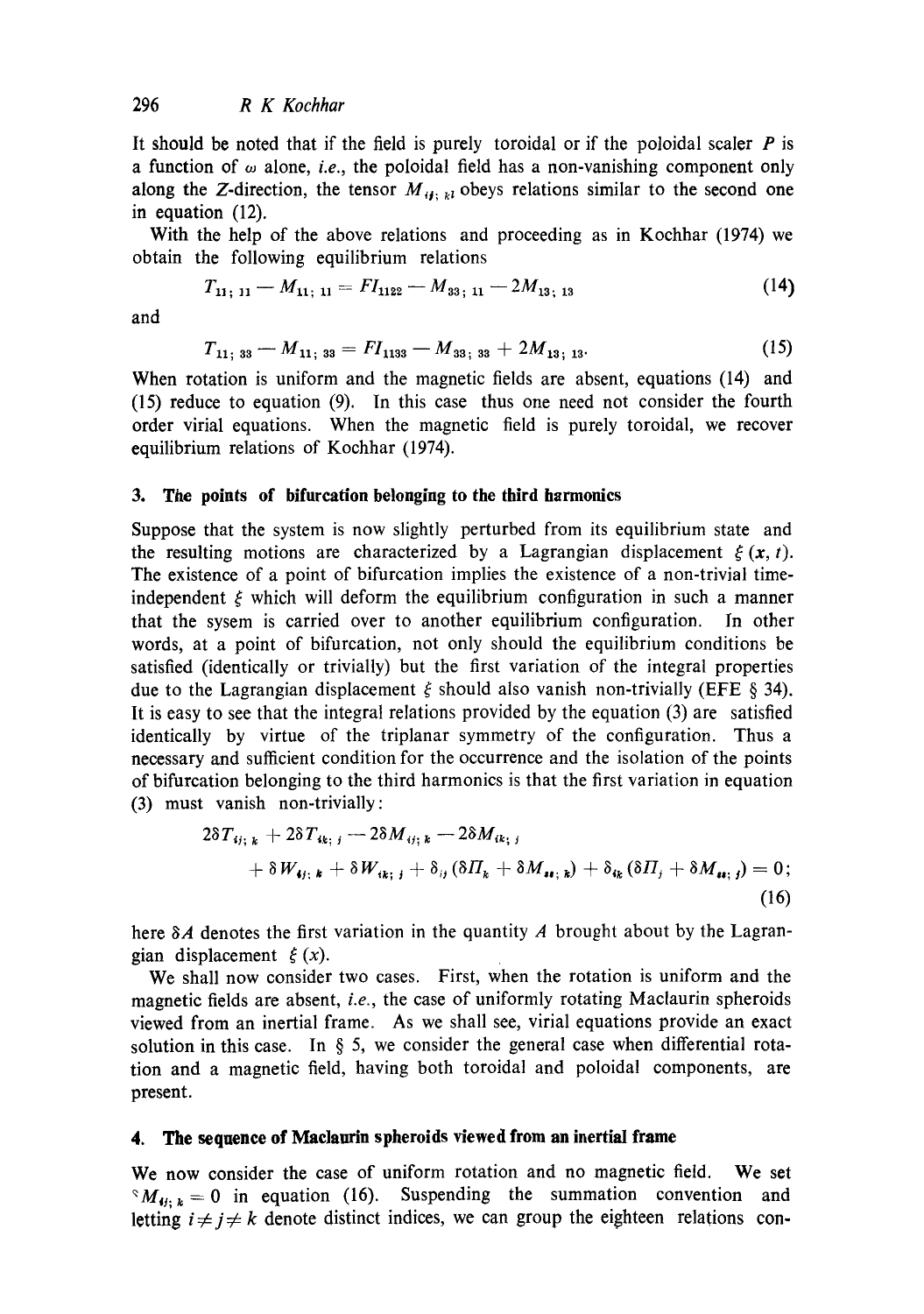tained in equation (16) (with  $\delta M_{\nu_i,k} = 0$ ) as follows:

$$
4\delta T_{ii; \, i} + 2\delta W_{ii; \, i} + 2\delta T_i = 0,\tag{17}
$$

$$
4\delta T_{jj; i} + 4\delta T_{ij; j} + 2\delta W_{jj; i} + 2\delta W_{ij; j} + 2\delta T_i = 0, \qquad (18)
$$

$$
4\delta T_{ij;\,j} + 2\delta W_{ij;\,j} = 0,\tag{19}
$$

$$
4\delta T_{\boldsymbol{\mathit{ij}};\,\boldsymbol{\mathit{k}}}+4\delta T_{\boldsymbol{\mathit{i}}\boldsymbol{\mathit{k}};\,\boldsymbol{\mathit{j}}}+2\delta W_{\boldsymbol{\mathit{ij}};\,\boldsymbol{\mathit{k}}}+2\delta W_{\boldsymbol{\mathit{i}}\boldsymbol{\mathit{k}};\,\boldsymbol{\mathit{j}}}=0.\tag{20}
$$

Since the perturbations giving rise to the points of bifurcation are volume preserving, we can eliminate  $\delta H_i$  between equations (17) and (18). It is convenient to combine them in a particular manner and we get

$$
4(\delta T_{u_i}, -\delta T_{u_i}, -2\delta T_{u_i}) + \delta S_{u_i} = 0, \qquad (21)
$$

where (EFE § 12, eq. [84])

$$
\delta S_{ijj} = 2\delta W_{ii;\;i} - 2\delta W_{jj;\;i} - 4\delta W_{ij;\;j}.\tag{22}
$$

It is not necessary to consider all the relations contained in equations (19)- (22). Following Chandrasekhar's arguments (EFE § 40), we need consider only the following relations which have an odd parity with respect to the index 1:

$$
4\delta T_{12;\ 2} + 2\delta W_{12;\ 2} = 0,\tag{23}
$$

$$
4\delta T_{13;3} + 2\delta W_{13;3} = 0, \tag{24}
$$

$$
4(\delta T_{11;1} - \delta T_{22;1} - 2\delta T_{12;2}) + \delta S_{122} = 0, \qquad (25)
$$

$$
4\left(\delta T_{11;\;1}-2\delta T_{13;\;3}\right)+\delta S_{133}=0.\tag{26}
$$

The quantities  $\delta T_{ij; k}$  and  $\delta W_{ij; k}$  can be expressed in terms of the virial

$$
V_{i; jk} = \int \rho \xi_i x_j x_k dx. \tag{27}
$$

It is convenient to define the symmetrized virial

$$
V_{ijk} = V_{i; jk} + V_{j; ki} + V_{k; ij}.
$$
 (28)

From the defining relation (4) we obtain

$$
2\delta T_{ij;k} = \int \rho dx \, \left[ -\xi_i \left( u \cdot \nabla \right) u_j x_k - \xi_j \left( u \cdot \nabla \right) u_i x_k \right. \\ \left. + u_i u_j \xi_k - u_j u_k \xi_j - u_k u_i \xi_j \right]. \tag{29}
$$

Substituting for  $\mu_k$  from equation (1) and keeping in mind that  $\Omega$  is now a constant we can distinguish the following cases

(a) 
$$
i \neq 3, j \neq 3
$$
  
\n $2\delta T_{ij;k} = \Omega^2 \{V_{i;jk} + V_{j;ki} + (-)^{i+j} V_{k; i^*j^*} - (-)^{j+k} V_{i; j^*k^*} - (-)^{k+j} V_{j; i^*j^*j^*} \}$  (30)

(b) 
$$
i = 3, j \neq 3
$$
  
\n $2\delta T_{3; jk} = \Omega^2 \{V_{3; jk} - (-j^{j+k} (1 - \delta_{k3}) V_{3; j^*k^*}\}\$  (31)

$$
(c) \ \delta \; T_{33: \; j} = 0. \tag{32}
$$

Here,  $j^*$  is 2 if j is 1 and *vice versa*; and  $3^* = 3$ .

With the help of equations (30) and (31), we can express the various  $\delta T_{i^{i}:k}$  in terms of the  $V_{\mathbf{i}; m}$ . We shall now assume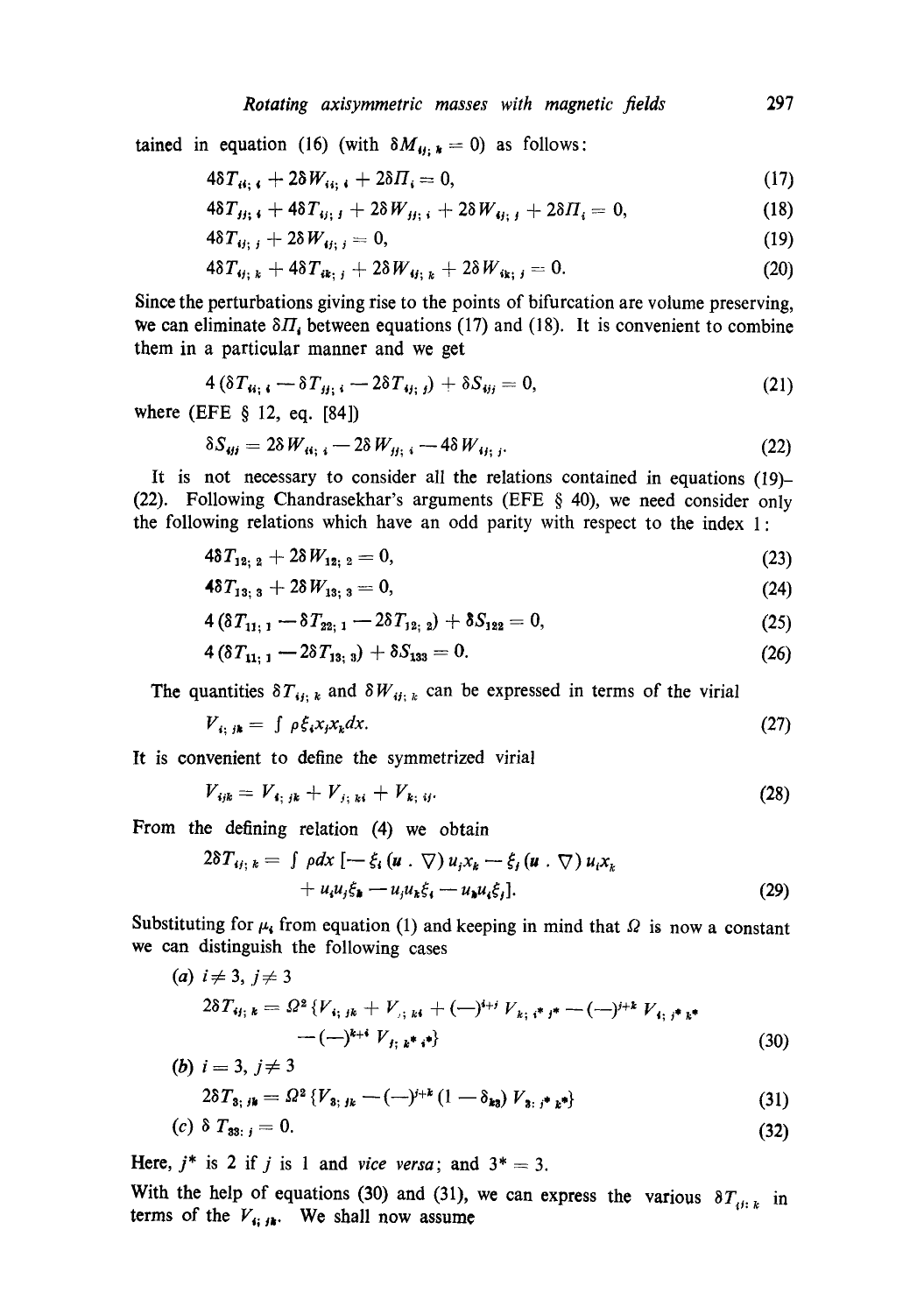298 *R K Koehhar* 

$$
\int \rho \xi_i dx = 0 \tag{33}
$$

which ensures that the centre of gravity remains stationary. In view of equation (33), we can express  $\delta W_{ij; k}$  in terms of the  $V_{i; jk}$  (EFE § 23).

We consider equation **(25) first.** Making use of equation (30) and relations in **§** 23 of EFE, we obtain

$$
\left(\Omega^2 - B_{11;\;1}\right)\left(V_{1;\;11} - V_{122}\right) = 0,\tag{34}
$$

where

$$
B_{ij;\;k} = B_{ij} + a_k^2 B_{ijk}.\tag{35}
$$

Accordingly a neutral point occurs when

$$
\Omega^2 = B_{11} + a_1^2 B_{111} \tag{36}
$$

for a displacement for which  $V_{1; 11} \neq V_{122}$ . Equation (36) is equivalent to

$$
\frac{\sin^{-1} e}{e} = \frac{15 - 5e^2 + 118e^4 - 128e^6}{3(1 - e^2)^{\frac{1}{2}}(5 + 40e^4 - 32e^6)}
$$
(37)

and is satisfied when

$$
e = 0.73113 \text{ and } \Omega^2 = 0.30331. \tag{38}
$$

The point of bifurcation (38) belonging to the third harmonics was obtained from an investigation of the complete frequency spectrum in Kochhar and Trehan (1974). Further, it should be noted that the corresponding point of bifurcation for the sequence of Maclaurin spheroids considered stationary in a rotating frame occurs when

$$
\Omega^2 = 2 \left( B_{11} + a_1^2 \, B_{111} \right) \tag{39}
$$

which corresponds to

$$
e = 0.89926 \quad \text{and} \quad \Omega^2 = 0.44015 \tag{40}
$$

(EFE § 41).

We now consider equations (23), (24) and (26) which must be supplemented with the condition expressing the solenoidal nature of the Lagrangian displacement

$$
\frac{1}{a_1^2}(V_{111} + V_{122}) + \frac{1}{a_3^2} V_{133} = 0.
$$
 (41)

To be consistent with equation (25) and exclude the point of bifurcation (36), we set

$$
V_{1; 11} = V_{122} = V_{1; 22} + 2V_{2; 12}. \tag{42}
$$

In view of equation (42), equation (41) takes the form

$$
\frac{4}{a_1^2}V_{1;\,11} + \frac{1}{a_3^2}V_{133} = 0\tag{43}
$$

Substituting the expressions for the relevant  $\delta T_{i_j; k}$  and  $\delta W_{i_j; k}$  in equations (23) and (24), we find that

$$
2\Omega^2 V_{2;12} + 2 (B_{11} + 3a_1{}^2 B_{111} - 2a_3{}^2 B_{113}) V_{1;1} = 0, \tag{44}
$$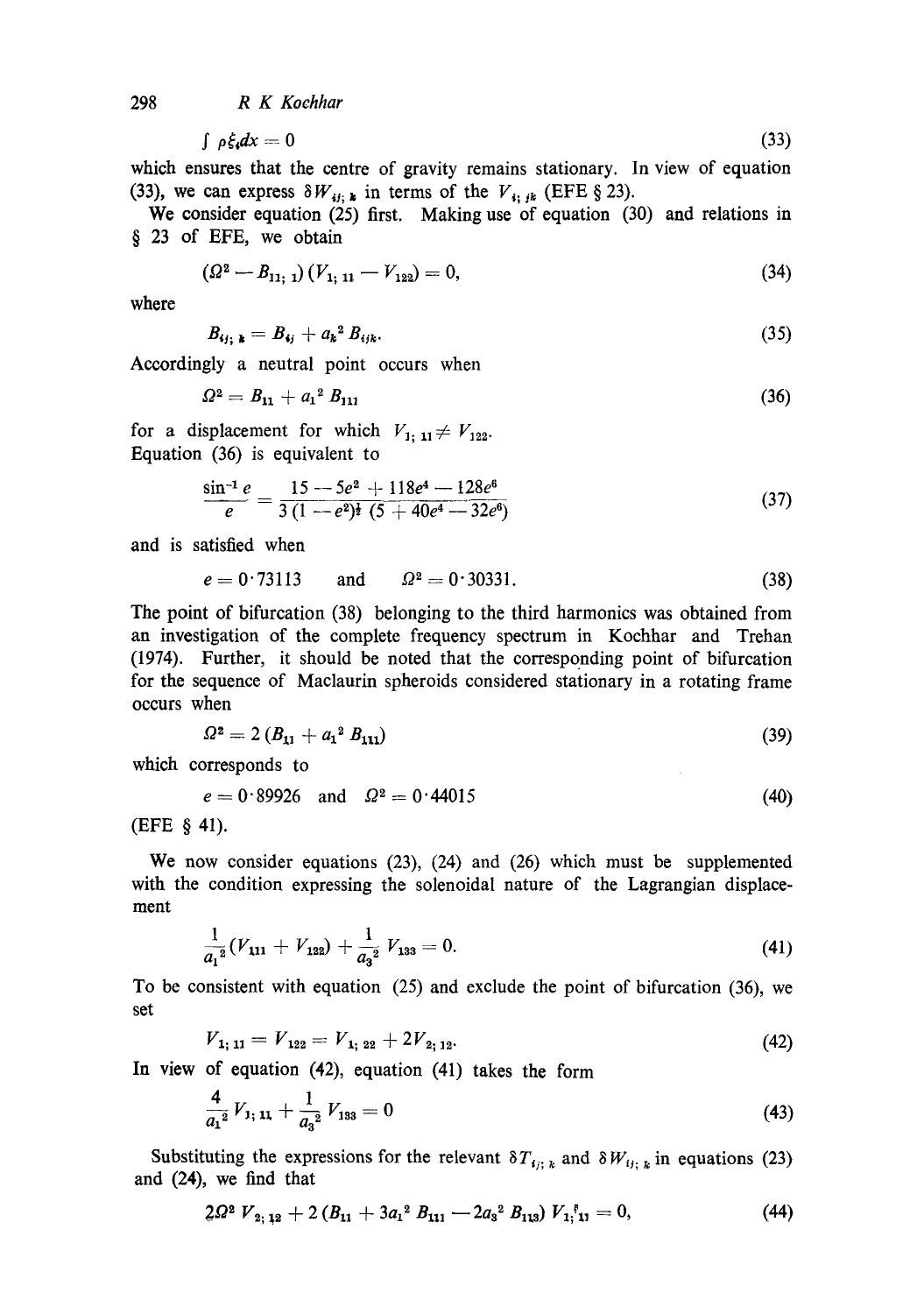*Rotating axisymmetric masses with magnetic fields* 299

$$
2\Omega^2V_{3; 13} - (2B_{13} + 3a_3^2 B_{133} - a_1^2 B_{113})V_{133} = 0.
$$
 (45)

By virtue of the relations between the index symbols, we can easily verify that

$$
2\left(B_{11}+3a_{1}^{2}B_{111}-2a_{3}^{2}B_{113}\right)=2B_{13}+3a_{3}^{2}B_{133}-a_{1}^{2}B_{113}=B
$$
 (say) (46)

Making use of equation (43) we can rewrite the two equations (44) and (45) as

$$
8\Omega^2\left(1-e^2\right)V_{2,12}-BV_{133}=0,\tag{47}
$$

$$
2\Omega^2 V_{3;13} - BV_{133} = 0. \tag{48}
$$

from which we conclude that

$$
V_{3;13} = 4(1-e^2)V_{2;12}.\tag{49}
$$

We now turn our attention to equation (26). It is convenient to combine it with equation (23) and write

$$
4\left(\delta T_{11;\,1}-3\delta T_{12;\,2}-2\delta T_{13;\,3}\right)+\delta S_{133}-6\delta W_{12;\,2}=0\tag{50}
$$

which leads to

$$
4\Omega^2\left(1-e^2\right)\left(3-8e^2\right)V_{2;12}+\left[\Omega^2-2\left(1-e^2\right)C\right]V_{133}=0,\hspace{1cm} (51)
$$

where

$$
C = 3 [B_{33} + B_{13} + (a_1^2 + 2a_3^2) B_{133}] - \frac{a_1^2}{a_3^2} (2a_1^2 + a_3^2) B_{113}.
$$
 (52)

In arriving at equation  $(51)$  explicit use has been made of equations (41), (42) and (49).

Equations (47) and (51) lead to the following condition for the occurrence of a further neutral point

$$
\Omega^2 = 2\left(1 - e^2\right)C - \frac{1}{2}\left(3 - 8e^2\right)B\tag{53}
$$

this is equivalent to

$$
\frac{\sin^{-1}e}{e} = \frac{225 - 351 e^2 + 134 e^4 - 8e^6}{(1 - e^2)^{\frac{1}{2}} (225 - 276 e^2 + 72 e^4 - 16 e^6)}
$$
(54)

and is met then

$$
e = 0.99608 \quad \text{and} \quad \Omega^2 = 0.22209. \tag{55}
$$

This point could not be isolated from the small perturbation analysis of Kochhar and Trehan (1974). It should be noted that long before this point of bifurcation is reached, the Maclaurin spheroids become dynamically unstable to both second and third harmonics. In the case of Maclaurin spheroids considered stationary in a rotating frame of reference, the corresponding point of bifurcation occurs at  $e = 0.96937$  where  $\Omega^2 = 0.4141$  [EFE § 41, eq. (68)].

# **5. Rotating axisymmetrie masses with magnetic fields**

We now consider the general case of a sequence of rotating axisymmetric masses with magnetic fields. We return to equation (16) and assume the following form for the Lagrangian displacement (EFE  $\S$  33 d)

$$
\xi_{\mathbf{i}} = L_{\mathbf{i}; \text{ mm}} \, x_{\mathbf{m}} \, x_{\mathbf{n}} \, - \frac{1}{8} \, L_{\mathbf{i}; \text{ at }} a_{\mathbf{i}}^2 \tag{56}
$$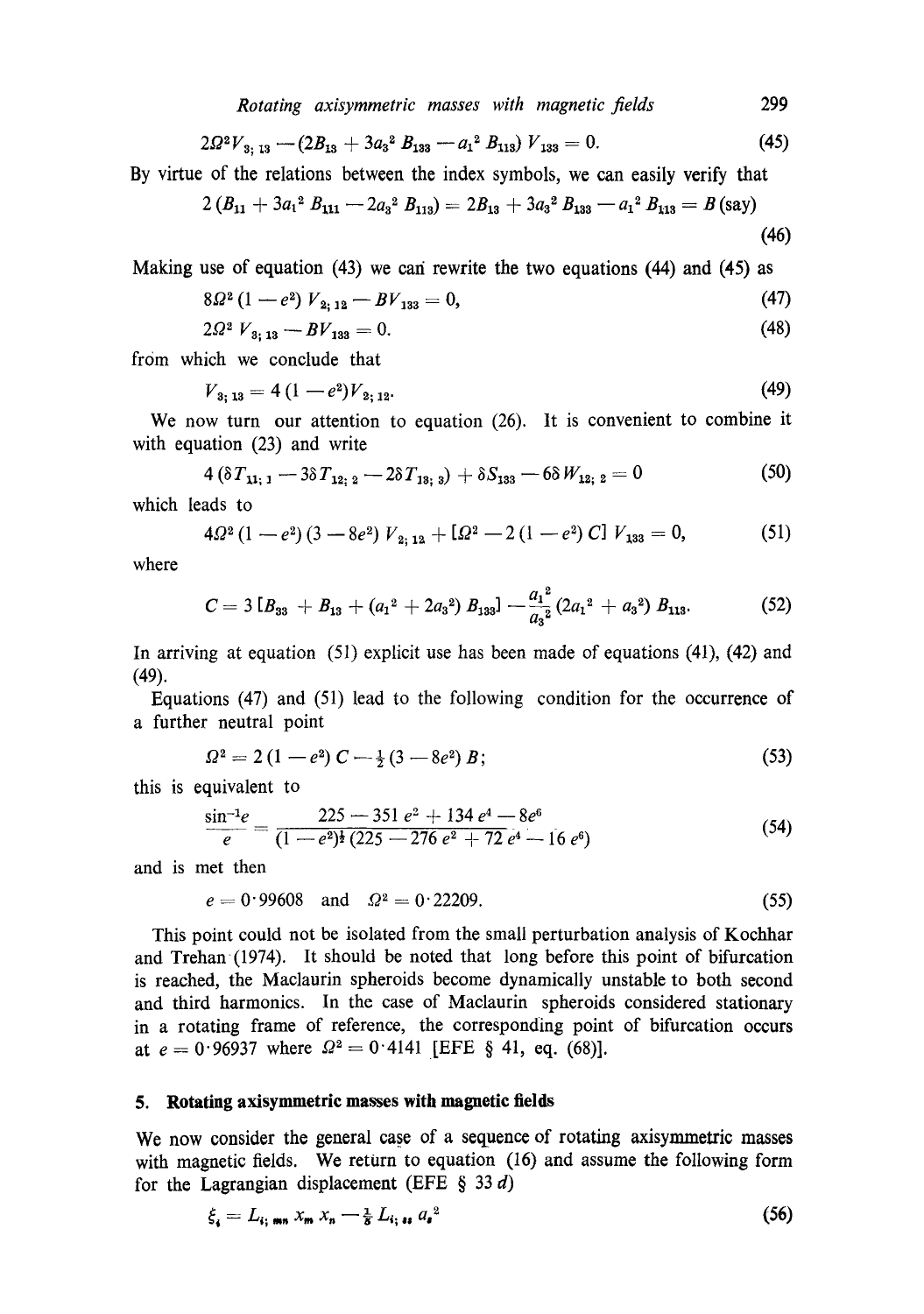## *300 R K Koehhar*

The particular form of the constant term here ensures a stationary centre of mass. The assumed solenoidal character of the Lagrangian displacement imposes the following restriction on the constants  $L_{i; \, j_k}$ :

$$
\sum_{i} L_{j; i} = 0 \quad , \quad i = 1, 2, 3. \tag{57}
$$

We should now express the various quantities occurring in equation (16) in terms of the  $L_{i; j_k}$ . Substituting for  $\xi_i$  in equation (29), we obtain

$$
ST_{ij; k} = T_{ij; min} L_{k; min} - (T_{jk; min} + Z_{j; km}) L_{i; min}
$$
  
-(T<sub>ik; min</sub> + Z<sub>i; kmn</sub>) L<sub>j; min</sub> -  $\frac{1}{k} T_{ij} a_i^2 L_{k; s}$ , (58)

where

$$
Z_{i; \text{ jmn}} = \frac{1}{2} \int \rho u_i \frac{\partial u_i}{\partial x_i} x_j x_m x_n dx. \tag{59}
$$

By virtue of the axisymmetry of the configuration, the non-vanishing components of  $Z_{n+m}$  satisfy

$$
Z_{\omega;\;\omega_{jj}} = -T_{\omega^*\omega^*,\;_{jj}} \tag{60}
$$

where  $\omega$  and  $\omega^*$  take the values 1 and 2,  $\omega^*$  being 1 if  $\omega$  is 2 and *vice versa*.

The expression for  $\delta M_{ij;k}$  in terms of the  $L_{ij;k}$  is [Kochhar 1974, eq. (18)].

$$
\delta M_{ij; k} = 2M_{js; mk} L_{i; m s} + 2M_{i i; mk} L_{j; m s} ++ M_{ij; mn} L_{k; m n} - 1/5 M_{ij} a_s^2 L_{k; s i}.
$$
\n(61)

In writing equation (61) explicit use has been made of equation (57). The expressions for the  $\delta W_{ij;k}$  are available in terms of the  $V_{ij;k}$  which are related to the  $L_{i;ik}$  as follows

$$
V_{i; jk} = L_{i; m n} I_{m n j k} - 1/5 L_{i; n} a_i^2 I_{j k}. \qquad (62)
$$

Proceeding as in § 4 we need consider only the following equations

$$
4\left(\delta T_{12;\ 2}-\delta M_{12;\ 2}\right)+2\delta W_{12;\ 2}=0,\tag{63}
$$

$$
4\left(\delta T_{13;\ 3}-\delta M_{13;\ 3}\right)+2\delta W_{13;\ 3}=0,\tag{64}
$$

$$
4\left(\delta T_{11; 1} - \delta T_{22; 1} - 2\delta T_{12; 2}\right) - 4\left(\delta M_{11; 1} - \delta M_{22; 1} - 2\delta M_{12; 2}\right) + \delta S_{122} = 0,
$$
\n(65)

$$
4(\delta T_{11; 1} - 2\delta T_{13; 3}) - 4(\delta M_{11; 1} - \delta M_{33; 1} - 2\delta M_{13; 3}) + \delta S_{133} = 0. \quad (66)
$$

The simultaneous (non-trivial) solution of these equations will lead to the necessary and sufficient conditions for the existence of points of bifurcation belonging to the third harmonics. Equation (65) leads to

$$
(6FI1122 - 3B11; 1 I1122 + 2M11; 11 + 2M12; 12 --6M33; 11 - 12 M13; 13 (L1; 11 - L1; 22 - 2L2; 12) = 0.
$$
 (67)

Thus a neutral point occurs when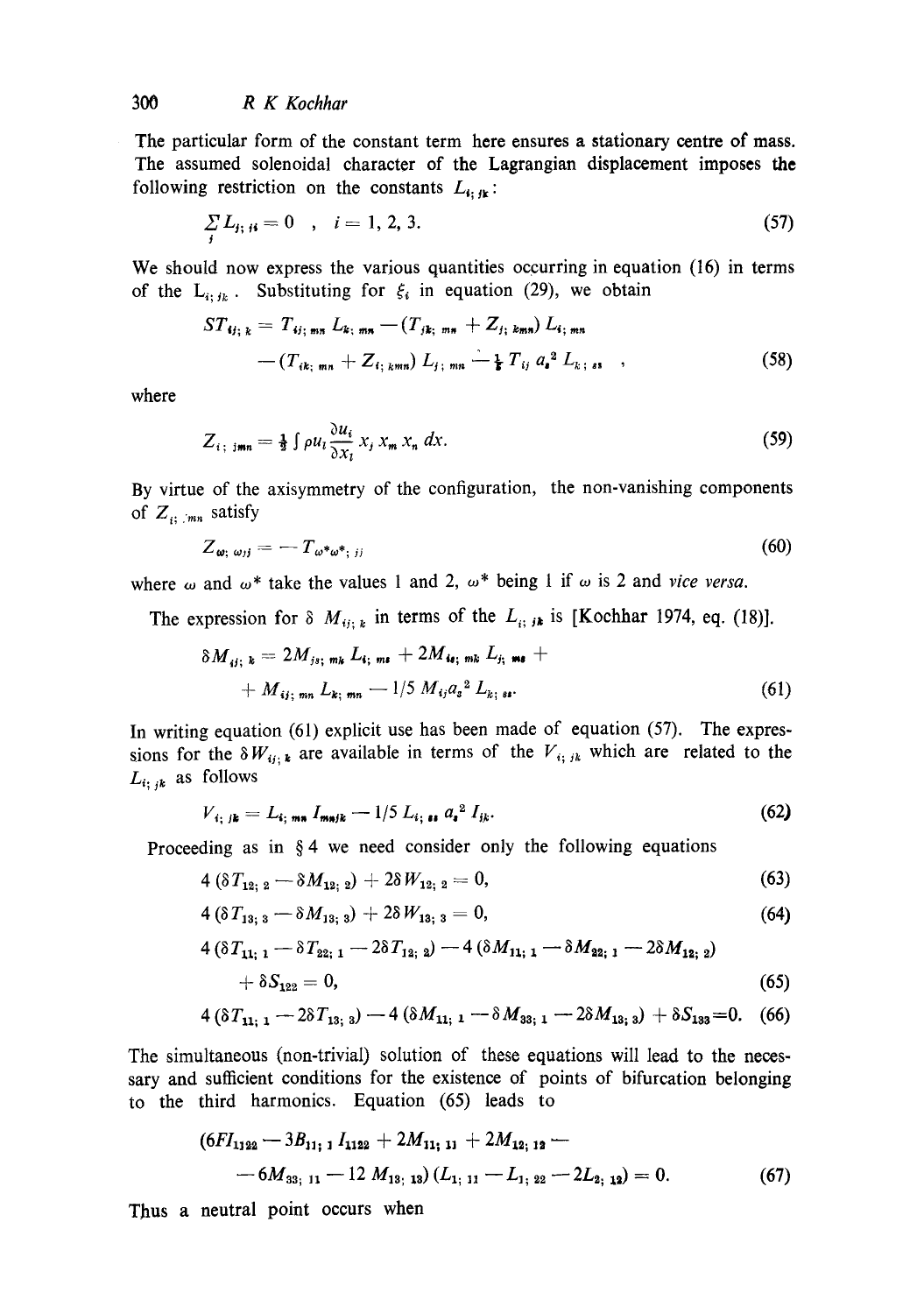*Rotating axisymmetric masses with magnetic jields* **301** 

$$
3 (B_{11} + a_1^2 B_{111} - 2F) I_{1122} - 2 M_{11; 11} - 2 M_{12; 12} + 6 M_{33; 11} + 12 M_{13; 13} = 0
$$
\n(68)

for displacements for which  $L_1$ ,  $_{11} \neq L_1$ ,  $_{22} + 2L_2$ ,  $_{12} \neq 0$  and the remaining  $L_i$ ,  $_{ik}$ vanish.

When rotation is uniform and magnetic fields are absent, equation (68) reduces to

$$
2F = B_{11} + a_1^2 B_{111}, \tag{69}
$$

which is equivalent to equation  $(36)$  by virtue of equation  $(9)$ . We thus note that the trial function (56) is exact in the case of pure uniform rotation. When the magnetic field is purely toroidal, equation (68) again reduces to equation (69) (see remarks following equation (13)). Thus we conclude that the point of bifurcation remains unaffected by the presence of a toroidal magnetic field.

Now considering the case when a general magnetic field, having both toroidal and poloidal components, is present, we first note that the first term in equation (67) approaches zero at  $e = 0.73113$  from positive values and is a decreasing function of  $e$ . Thus the point of bifurcation would be moved to higher (lower) values of eccentricity if the magnetic terms are postive (negative). If the poloidal field is along the axis of rotation,  $M_{11, 11} + M_{12, 12} = 0$  and the magnetic terms are positive. The point of bifurcation is then moved to higher values of eccentricity.

These results should be compared with the corresponding results for second harmonics, where the effect of a poloidal field is always to raise the point of bifurcation (Kochhar and Trehan 1973). Further while it is only the component of the poloidal field along the axis of rotation that affects the point of bifurcation belonging to the second harmonics, all the components of a poloidal magnetic field affect the point of bifurcation (59, belonging to the third harmonics. Equations (63) and (64) lead to

$$
\left(FI_{1122}-M_{11; 11}-M_{12; 12}-M_{33; 11}-2M_{13; 13}-\frac{B}{20}I_{1122}\right)L_{2; 12}
$$

$$
-\left(M_{11; 11}+M_{12; 12}+\frac{3B}{20}I_{1122}\right)L_{3; 13}+\left(M_{13; 13}-\frac{B}{20}I_{1133}\right)\times\n\times L_{1; 33}=0,
$$
\n(70)

$$
\left(4M_{13; 13} - \frac{B}{5} I_{1133}\right) L_{2; 12} + \left(FI_{1133} - \frac{3B}{5} I_{1133} - M_{33; 33} + 2M_{13; 13}\right) \times \\ \times L_{3; 13} - L_{1; 33}\left(M_{33; 33} + \frac{B}{15} I_{3333}\right) = 0. \tag{71}
$$

It is convenient to combine equation (66) with equation (63) as follows

$$
4\left(\delta T_{11;\,1}-3\delta T_{12;\,2}-2\delta T_{13;\,3}\right)--4\left(\delta M_{11;\,1}-3\delta M_{12;\,2}-\delta M_{33;\,1}-2\delta M_{13;\,3}\right)+\delta S_{133}-6\delta W_{1;\,22}=0
$$
\n(72)

Equation (72) yields